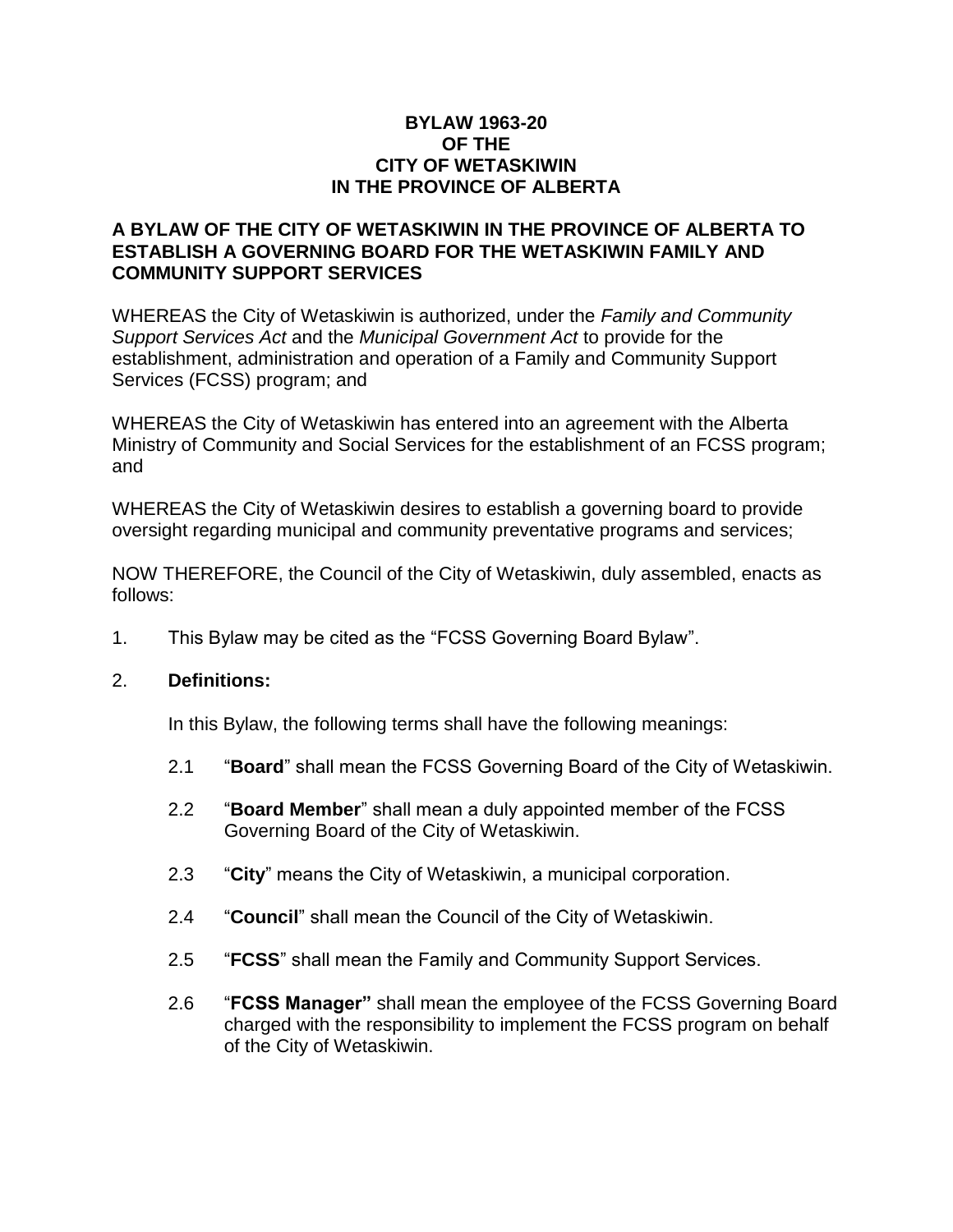

2.7 "**Preventive Social Programs and Services**" shall mean activities, programs and services that are proactive in nature and promote and enhance the well-being of individuals, families and communities, and are intended to help individuals within their communities to adopt healthy lifestyles, thereby improving the quality of life and building the capacity to prevent and/or deal with crisis situations, if and when they arise.

# 3. **Creation of the Board**

- 3.1 The FCSS Governing Board is hereby established.
- 3.2 The Board shall consist of five (5) Board Members, of which no more than one (1) may be a member of City Council.
- 3.3 The City of Wetaskiwin FCSS Governing Board will recommend the appointments of members-at-large and the Council of the City of Wetaskiwin shall authorize their on Council appointment.
- 3.4 In appointing members to serve on the Board, the FCSS Governing Board will specify that the term of appointment for each appointed Board Member will be two years. The Board may choose to stagger the terms of appointment to allow for new membership opportunities on a continuous basis.
- 3.5 Council for The City of Wetaskiwin may appoint their own member of council to the board without FCSS Governing Board Approval. This appointment shall last a minimum one-year term, with eligibility for a twoyear appointment based on council discretion.
- 3.6 In order to be eligible to serve on the Board, a person must be at least 18 years of age, be a resident of the City of Wetaskiwin, and submit an application to serve on the Board, in the manner prescribed by the FCSS Governing Board. If at any time a Board Member ceases to be a resident of the City of Wetaskiwin, their appointment to the Board shall terminate immediately.
- 3.7 The Board will establish The City of Wetaskiwin FCSS Policy and Procedure guide, and in default of this guide follow the guidelines set forth by the City.

## 4. **Board Mandate and Limitations of Authority**

4.1 The Board shall be governing in nature and shall provide advice and guidance to the FCSS Manager regarding the development of FCSS programs and services.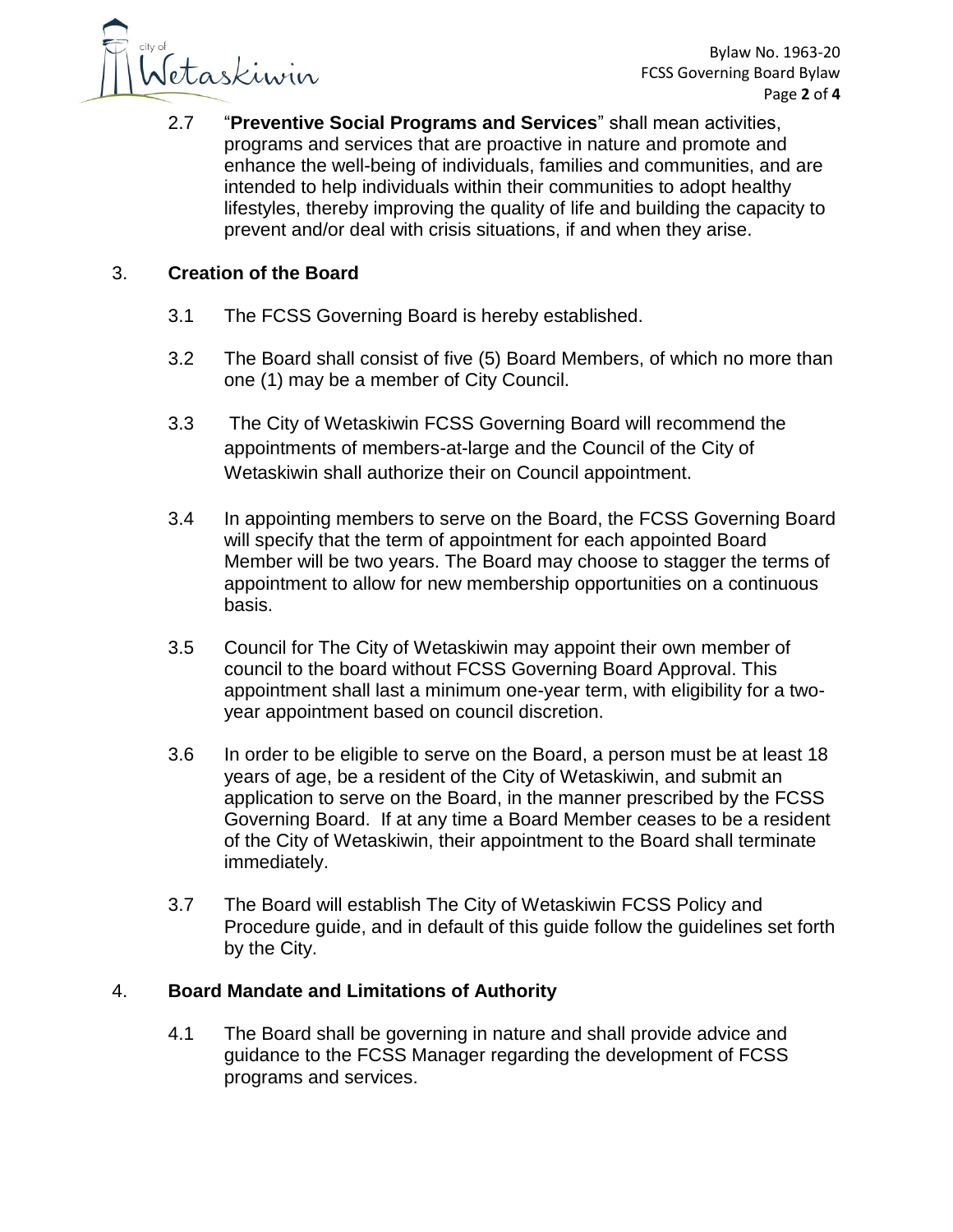

- 4.2 The Board shall elect a Chairperson, Vice-Chairperson, and Secretary as officers of the Board and appoint two members at large to comprise the five member board.
- 4.3 The City of Wetaskiwin will maintain the accounts payable and receivable for the Board.
- 4.4 The Board will engage the services of a paid Manager and such other paid full-time or part-time employees as it deems necessary. The Manager is responsible to the Board, and all other staff shall be responsible to the Manager. The Board is responsible to provide reports to City Council. The City of Wetaskiwin will administer for employee benefits such as LAPP, medical/dental coverage, vacation and sick banks, and other standard benefits to all full-time FCSS staff.
- 4.5 Board Members shall bring forward input and feedback from the community regarding current and potential FCSS programs and services.
- 4.6 The Board will hear and consider presentations from other groups and individuals that advance the purpose and the mandate of FCSS.
- 4.7 The Board shall encourage collaboration and innovation with other organizations within the community, or serving the community, that share a common mission or principles of FCSS.
- 4.8 Board Members will review funding applications and, in consultation with the FCSS Manager, award funding allocations.
- 4.9 Through its FCSS Manager, FCSS has the authority to authorize FCSS expenditures up to \$5,000 without additional approval from the Board. Expenditures over \$5,000 must be pre-approved by the Board and must meet Provincial Tendering and Purchasing guidelines. This condition may be waived under a State of Local Emergency or other community or public health crisis.

## 5. **Board Meetings and Procedures**

- 5.1 The Board will meet regularly to discuss and provide recommendations on FCSS-related matters.
- 5.2 The frequency of Board meetings will be established by the Board.
- 5.3 The Board may establish its own meeting procedures and may consider the meeting procedures of City Council in doing so.